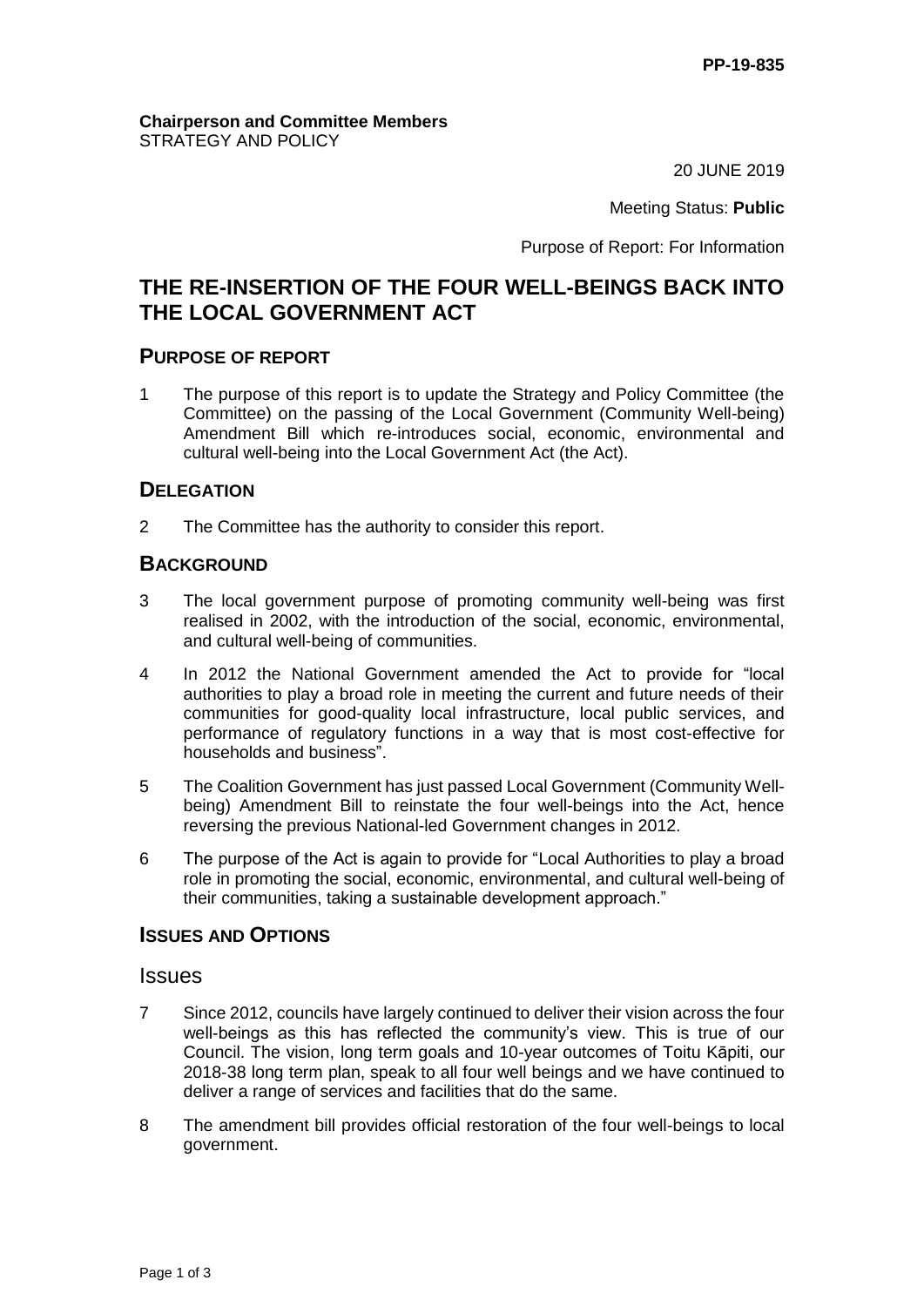- 9 The main impact of the amendment bill is that it provides elected members with a broader mandate to implement community activities by removing uncertainty as to whether or not certain activities fit within their purpose. This recognises that the economic focus of the 2012 amendments wasn't sufficiently broad to enable councils to meet a range of community needs.
- 10 The changes to the Act, signalled early by the current government and endorsed by the recent well-being budget ensure that decisions take into account the aspect of well-being. The financial management obligations have also been amended to require the overall impact of any funding demands on the community to take into account the future social, economic, environmental and culture wellbeing of the community.
- 11 That being said, all councils will still be subject to the statutory requirements of the long term plan and annual plan, and the requirement for an external audit.
- 12 The amendment bill removes the restrictive provisions placed on development contributions for community infrastructure by giving councils back the ability to collect development contributions in order to fund increased demand for community facilities, such as libraries, sports grounds and swimming pools resulting from developments.
- 13 Implementing any such changes will need to follow the requisite change processes, including consultation. The previous change resulted in approximately \$16 million being removed from development contributions. At this time, staff have not assessed whether or what community infrastructure costs should be reinstated as development contributions. Resultant changes will be determined and included in the 2020/21 Annual Plan onwards.
- 14 There is also assistance for councils by allowing NZTA funding to be brought forward without impacting the related take from development contributions.
- 15 Overall, the legislative changes will not have any immediate impact on the Council's work programme, budgets or policies. However, the current government has signalled in various speeches and communications that future changes are possible, for example: in the social wellbeing space. Officers and the entire local government sector will be monitoring this.

## **CONSIDERATIONS**

#### Policy considerations

- 16 We have not undertaken a detailed review of the degree to which the four well beings are achieved through our current Long Term Plan. This is not currently allowed for in our policy work programme and we would need to reprioritise effort to deliver it.
- 17 Councils will however be required to amend their decision-making templates to include the well-beings. This work is currently underway.
- 18 SOLGM and private providers have begun to offer tools to measure well-being and we will be considering how to effectively make use of them to understand well-being in our District.

### Legal considerations

19 There are no legal considerations.